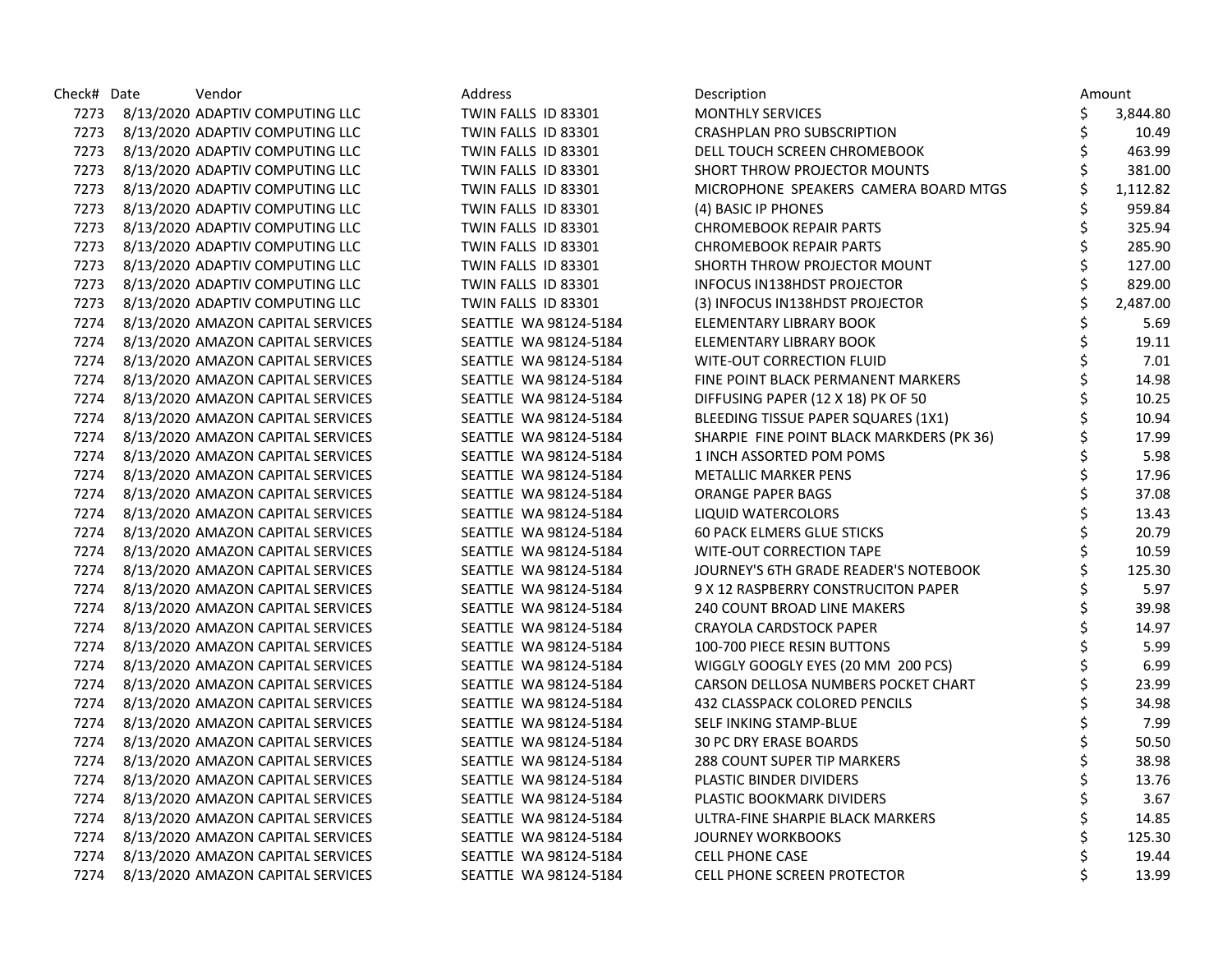| 7274 | 8/13/2020 AMAZON CAPITAL SERVICES | SEATTLE WA 98124-5184  | STORAGE BOXES (20 PK)                         | \$ | 39.99    |
|------|-----------------------------------|------------------------|-----------------------------------------------|----|----------|
| 7274 | 8/13/2020 AMAZON CAPITAL SERVICES | SEATTLE WA 98124-5184  | OFFCIE CHAIR                                  | \$ | 99.98    |
| 7274 | 8/13/2020 AMAZON CAPITAL SERVICES | SEATTLE WA 98124-5184  | <b>BUSINESS CHECK BINDER</b>                  | \$ | 14.56    |
| 7274 | 8/13/2020 AMAZON CAPITAL SERVICES | SEATTLE WA 98124-5184  | RECEIPT BOOKS (PACK OF 5)                     | \$ | 31.99    |
| 7274 | 8/13/2020 AMAZON CAPITAL SERVICES | SEATTLE WA 98124-5184  | <b>THERMOMETERS</b>                           | \$ | 272.93   |
| 7274 | 8/13/2020 AMAZON CAPITAL SERVICES | SEATTLE WA 98124-5184  | <b>SHIPPING</b>                               | \$ | 8.20     |
| 7274 | 8/13/2020 AMAZON CAPITAL SERVICES | SEATTLE WA 98124-5184  | ADDRESS STAMP                                 | \$ | 9.49     |
| 7274 | 8/13/2020 AMAZON CAPITAL SERVICES | SEATTLE WA 98124-5184  | <b>ENTERED STAMP &amp; INK</b>                | \$ | 11.38    |
| 7274 | 8/13/2020 AMAZON CAPITAL SERVICES | SEATTLE WA 98124-5184  | <b>BLACK STAMP INK</b>                        | \$ | 8.61     |
| 7274 | 8/13/2020 AMAZON CAPITAL SERVICES | SEATTLE WA 98124-5184  | 8 PACK OF 9 VOLT BATTERIES FOR PRESCHOOL FIRE |    | 19.99    |
| 7275 | 8/13/2020 AMERICAN FIDELITY       | OKLAHOMA CITY OK 73125 | <b>HSA DEPOSIT - 082020</b>                   | Ś  | 764.00   |
| 7276 | 8/13/2020 BLUE CROSS OF IDAHO     | <b>BOISE ID 83707</b>  | MEDICAL BENEFIT - 082020                      |    | **VOID** |
| 7277 | 8/13/2020 BRENT EDWARDS           | TWIN FALLS ID 83301    | 2019-20 BEARS/SPIF AUDIT                      | \$ | 500.00   |
| 7278 | 8/13/2020 BURKS TRACTOR CO INC    | TWIN FALLS ID 83301    | <b>MOWER PARTS &amp; LABOR</b>                | \$ | 387.91   |
| 7279 | 8/13/2020 SPARKLIGHT              | PHOENIX AZ 85062-8000  | PHONE SERVICE                                 | \$ | 329.82   |
| 7280 | 8/13/2020 CAXTON                  | CALDWELL ID 83605-3299 | WHITE TEMPRA PAINT                            | \$ | 5.36     |
| 7280 | 8/13/2020 CAXTON                  | CALDWELL ID 83605-3299 | <b>ECLIPSE BLACK CARDSTOCK</b>                | \$ | 10.09    |
| 7280 | 8/13/2020 CAXTON                  | CALDWELL ID 83605-3299 | RED TEMPRA PAINT                              | \$ | 8.04     |
| 7280 | 8/13/2020 CAXTON                  | CALDWELL ID 83605-3299 | SHEET PROTECTORS                              | \$ | 12.46    |
| 7280 | 8/13/2020 CAXTON                  | CALDWELL ID 83605-3299 | 1" MASKING TAPE                               | \$ | 5.25     |
| 7280 | 8/13/2020 CAXTON                  | CALDWELL ID 83605-3299 | LETTER HANGING FILE FOLDERS                   | \$ | 6.00     |
| 7280 | 8/13/2020 CAXTON                  | CALDWELL ID 83605-3299 | <b>BIG ROLL OF WHITE PAPER</b>                | \$ | 49.25    |
| 7280 | 8/13/2020 CAXTON                  | CALDWELL ID 83605-3299 | <b>BIG ROLL OF BLACK PAPER</b>                | \$ | 56.50    |
| 7280 | 8/13/2020 CAXTON                  | CALDWELL ID 83605-3299 | <b>BIG ROLL OF RED PAPER</b>                  | \$ | 93.75    |
| 7280 | 8/13/2020 CAXTON                  | CALDWELL ID 83605-3299 | BIG ROLL OF BRITE BLUE PAPER                  | \$ | 57.75    |
| 7280 | 8/13/2020 CAXTON                  | CALDWELL ID 83605-3299 | 9 X 12 CONSTRUCTION PAPER-HOLIDAY GREEN       | \$ | 11.00    |
| 7280 | 8/13/2020 CAXTON                  | CALDWELL ID 83605-3299 | 9 X 12 CONSTRUCTION PAPER-YELLOW              | \$ | 6.60     |
| 7280 | 8/13/2020 CAXTON                  | CALDWELL ID 83605-3299 | 9 X 12 CONSTRUCTION PAPER-ORANGE              | \$ | 2.20     |
| 7280 | 8/13/2020 CAXTON                  | CALDWELL ID 83605-3299 | 9 X 12 CONSTRUCTION PAPER-MAGENTA             | \$ | 1.10     |
| 7280 | 8/13/2020 CAXTON                  | CALDWELL ID 83605-3299 | 9 X 12 CONSTRUCTION PAPER-PINK                | \$ | 2.20     |
| 7280 | 8/13/2020 CAXTON                  | CALDWELL ID 83605-3299 | 9 X 12 CONSTRUCTION PAPER-BLUE                | \$ | 11.36    |
| 7280 | 8/13/2020 CAXTON                  | CALDWELL ID 83605-3299 | 9 X 12 CONSTRUCTION PAPER-DARK BLUE           | \$ | 1.10     |
| 7280 | 8/13/2020 CAXTON                  | CALDWELL ID 83605-3299 | 9 X 12 CONSTRUCTION PAPER-LIGHTBLUE           | \$ | 2.84     |
| 7280 | 8/13/2020 CAXTON                  | CALDWELL ID 83605-3299 | 9 X 12 CONSTRUCTION PAPER-GRAY                | \$ | 4.40     |
| 7280 | 8/13/2020 CAXTON                  | CALDWELL ID 83605-3299 | 9 X 12 CONSTRUCTION PAPER-LIGHT BROWN         | \$ | 5.50     |
| 7280 | 8/13/2020 CAXTON                  | CALDWELL ID 83605-3299 | 12 X 18 CONSTRUCTION PAPER-BLACK              | \$ | 6.60     |
| 7280 | 8/13/2020 CAXTON                  | CALDWELL ID 83605-3299 | COPY PAPER-GALAXY GOLD                        | \$ | 32.43    |
| 7280 | 8/13/2020 CAXTON                  | CALDWELL ID 83605-3299 | COPY PAPER-COSMIC ORANGE                      | \$ | 32.43    |
| 7280 | 8/13/2020 CAXTON                  | CALDWELL ID 83605-3299 | COPY PAPER-SUNBURST YELLOW                    | \$ | 32.43    |
| 7280 | 8/13/2020 CAXTON                  | CALDWELL ID 83605-3299 | <b>COPY PAPER-PINK</b>                        | \$ | 6.26     |
| 7280 | 8/13/2020 CAXTON                  | CALDWELL ID 83605-3299 | COPY PAPER-PULSAR PINK                        | \$ | 10.81    |
| 7280 | 8/13/2020 CAXTON                  | CALDWELL ID 83605-3299 | COPY PAPER-ROCKET RED                         | \$ | 10.81    |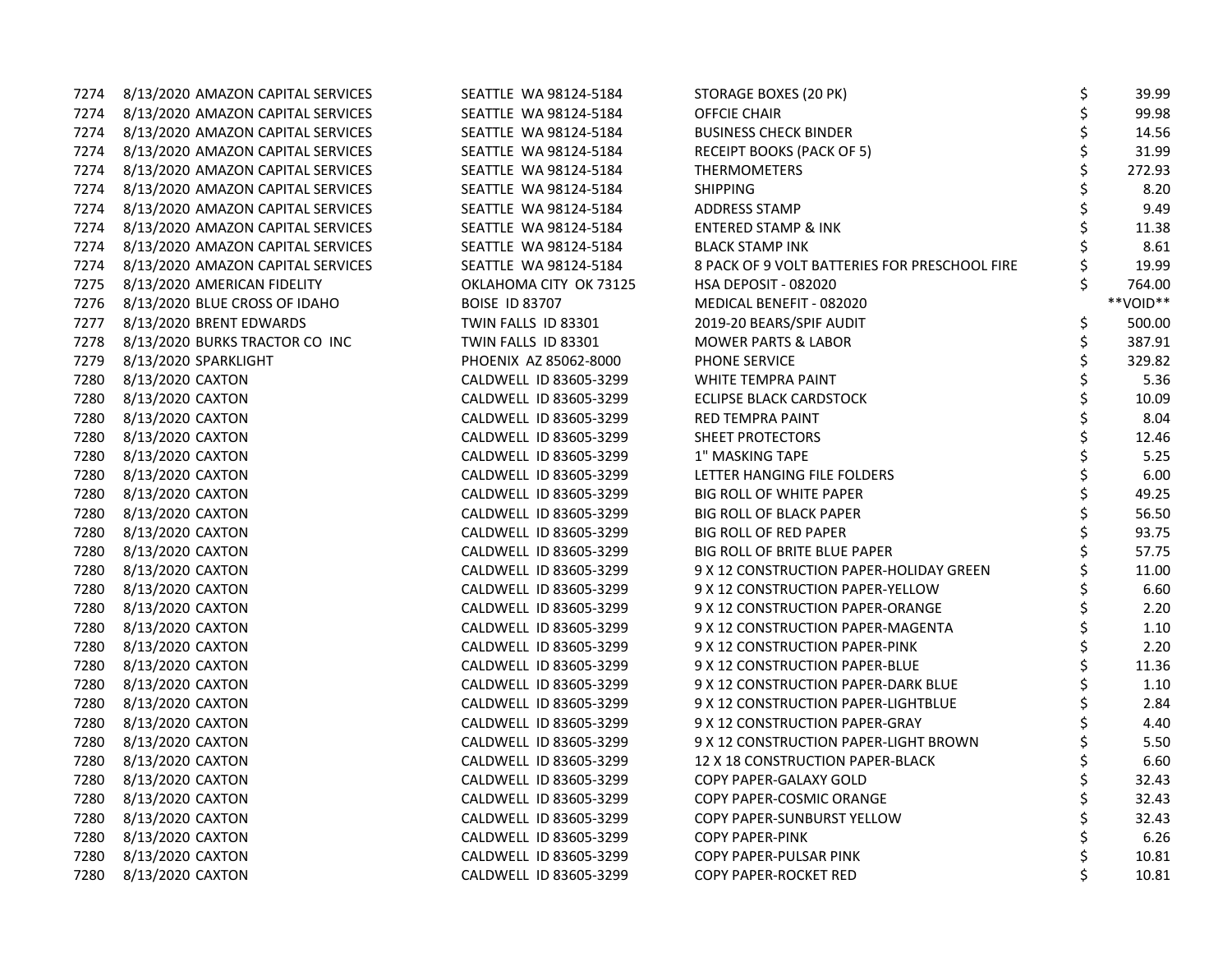| 7280 | 8/13/2020 CAXTON              | CALDWELL ID 83605-3299   | COPY PAPER-FIREBALL FUCHSIA                  | \$<br>10.81   |
|------|-------------------------------|--------------------------|----------------------------------------------|---------------|
| 7280 | 8/13/2020 CAXTON              | CALDWELL ID 83605-3299   | COPY PAPER-SALMON                            | \$<br>6.26    |
| 7280 | 8/13/2020 CAXTON              | CALDWELL ID 83605-3299   | COPY PAPER-MARTIAN GREEN                     | \$<br>32.43   |
| 7280 | 8/13/2020 CAXTON              | CALDWELL ID 83605-3299   | <b>COPY PAPER-GREEN</b>                      | \$<br>25.04   |
| 7280 | 8/13/2020 CAXTON              | CALDWELL ID 83605-3299   | COPY PAPER-GAMA GREEN                        | \$<br>43.24   |
| 7280 | 8/13/2020 CAXTON              | CALDWELL ID 83605-3299   | COPY PAPER-LUNAR BLUE                        | \$<br>10.81   |
| 7280 | 8/13/2020 CAXTON              | CALDWELL ID 83605-3299   | <b>CARDSTOCK-WHITE</b>                       | \$<br>54.05   |
| 7280 | 8/13/2020 CAXTON              | CALDWELL ID 83605-3299   | <b>CARDSTOCK-LUNAR BLUE</b>                  | \$<br>13.73   |
| 7280 | 8/13/2020 CAXTON              | CALDWELL ID 83605-3299   | CARDSTOCK-COSMIC ORANGE                      | \$<br>13.73   |
| 7280 | 8/13/2020 CAXTON              | CALDWELL ID 83605-3299   | CARDSTOCK-PULSAR PINK                        | \$<br>27.46   |
| 7280 | 8/13/2020 CAXTON              | CALDWELL ID 83605-3299   | CARDSTOCK-SUNBURST YELLOW                    | 45.72         |
| 7280 | 8/13/2020 CAXTON              | CALDWELL ID 83605-3299   | CARDSTOCK-CANARY YELLOW                      | \$<br>33.84   |
| 7280 | 8/13/2020 CAXTON              | CALDWELL ID 83605-3299   | COPY PAPER-CANARY YELLOW                     | \$<br>37.56   |
| 7281 | 8/13/2020 CDW GOVERNMENT      | CHICAGO IL 60675-1515    | SUPERMICRO 47 SERVER RAIL KIT                | \$<br>147.42  |
|      | 7281 8/13/2020 CDW GOVERNMENT | CHICAGO IL 60675-1515    | <b>SHIPPING</b>                              | 20.29         |
| 7281 | 8/13/2020 CDW GOVERNMENT      | CHICAGO IL 60675-1515    | <b>4 POST SERVER RACK</b>                    | \$<br>278.38  |
| 7281 | 8/13/2020 CDW GOVERNMENT      | CHICAGO IL 60675-1515    | <b>SHIPPING</b>                              | 73.55         |
| 7281 | 8/13/2020 CDW GOVERNMENT      | CHICAGO IL 60675-1515    | LIEBERT PSI5 24 V EXTERNAL BATTERY           | \$<br>458.98  |
|      | 7282 8/13/2020 CITY OF HANSEN | HANSEN ID 83334          | <b>WATER</b>                                 | \$<br>229.50  |
|      | 7282 8/13/2020 CITY OF HANSEN | HANSEN ID 83334          | <b>SEWER</b>                                 | 301.50        |
|      | 7282 8/13/2020 CITY OF HANSEN | HANSEN ID 83334          | <b>SUMMER IRRIGATION</b>                     | 15.03         |
| 7283 | 8/13/2020 CONK TIFFANY        | HANSEN ID 83334          | DRUG & ALCHOL CLASSROM PKG                   | \$<br>549.00  |
| 7283 | 8/13/2020 CONK TIFFANY        | HANSEN ID 83334          | DRUNK & DANGEROUS PKG                        | \$<br>308.00  |
| 7283 | 8/13/2020 CONK TIFFANY        | HANSEN ID 83334          | <b>SHIPPING</b>                              | 40.22         |
| 7284 | 8/13/2020 GEM STATE PAPER     | TWIN FALLS ID 83303-0469 | FLOOR STRIPPER PAD                           | 60.15         |
| 7284 | 8/13/2020 GEM STATE PAPER     | TWIN FALLS ID 83303-0469 | <b>DISINFECTION ITEMS</b>                    | 152.19        |
| 7284 | 8/13/2020 GEM STATE PAPER     | TWIN FALLS ID 83303-0469 | SERVICE REPAIR ON AUTO SCRUBBER              | \$<br>387.60  |
| 7284 | 8/13/2020 GEM STATE PAPER     | TWIN FALLS ID 83303-0469 | FLOOR STRIPPER PAD & STRIPPER                | \$<br>71.55   |
| 7284 | 8/13/2020 GEM STATE PAPER     | TWIN FALLS ID 83303-0469 | SERVICE REPAIR-FLOOR MACHINE                 | \$<br>163.27  |
| 7284 | 8/13/2020 GEM STATE PAPER     | TWIN FALLS ID 83303-0469 | FLOOR STRIPPER & STRIPPER                    | 59.81         |
| 7284 | 8/13/2020 GEM STATE PAPER     | TWIN FALLS ID 83303-0469 | HINGED CONTAINER FOR LUNCH                   | \$<br>105.56  |
| 7284 | 8/13/2020 GEM STATE PAPER     | TWIN FALLS ID 83303-0469 | <b>FLOOR STRIPPER</b>                        | \$<br>48.07   |
| 7284 | 8/13/2020 GEM STATE PAPER     | TWIN FALLS ID 83303-0469 | <b>DISINFECTION SPRAY</b>                    | \$<br>54.84   |
| 7284 | 8/13/2020 GEM STATE PAPER     | TWIN FALLS ID 83303-0469 | <b>MULTIFOLD TOWL</b>                        | 60.93         |
| 7284 | 8/13/2020 GEM STATE PAPER     | TWIN FALLS ID 83303-0469 | HINGED CONTAINER FOR LUNCH                   | \$<br>85.75   |
| 7284 | 8/13/2020 GEM STATE PAPER     | TWIN FALLS ID 83303-0469 | RETURNED HINGED CONTAINERS                   | \$<br>(85.75) |
| 7284 | 8/13/2020 GEM STATE PAPER     | TWIN FALLS ID 83303-0469 | <b>DISINFECTANT WIPES</b>                    | \$<br>56.45   |
| 7284 | 8/13/2020 GEM STATE PAPER     | TWIN FALLS ID 83303-0469 | REPAIR SERVICE-AUTO SCRUBBER                 | 105.00        |
| 7285 | 8/13/2020 GRANT PAM           | SUN VALLEY ID 83354      | <b>BOOKS</b>                                 | 14.39         |
| 7285 | 8/13/2020 GRANT PAM           | SUN VALLEY ID 83354      | (3 BOOKS) 7 HABITS OF HIGHLY EFFECTIVE TEENS | 45.76         |
| 7285 | 8/13/2020 GRANT PAM           | SUN VALLEY ID 83354      | MILEAGE FOR SUMMER TUTORING                  | 26.34         |
| 7285 | 8/13/2020 GRANT PAM           | SUN VALLEY ID 83354      | (1 BOOK) 7 HABITS OF HIGHLY EFFECTIVE TEEN   | \$<br>15.25   |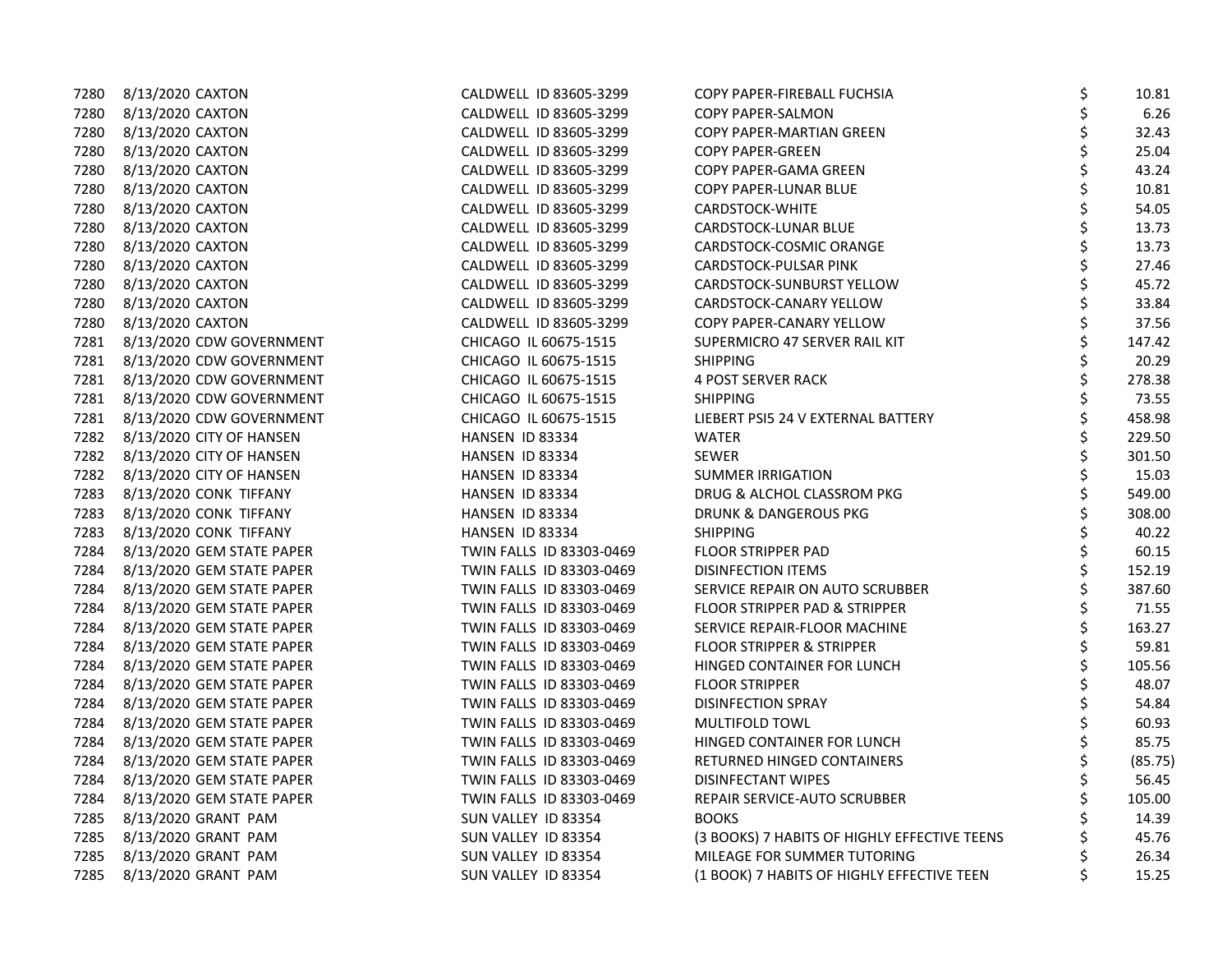| 7286 | 8/13/2020 GREAT AMERICA FINANCIAL SERV     | DALLAS TX 75266-0831     | <b>COPIER AGREEMENT-HS</b>               | \$<br>121.00   |
|------|--------------------------------------------|--------------------------|------------------------------------------|----------------|
| 7287 | 8/13/2020 GREAT MINDS PBC                  | PITTSBURGH PA 15251-0283 | EURKA MATH GRADE K MODULE 1              | 98.00          |
| 7287 | 8/13/2020 GREAT MINDS PBC                  | PITTSBURGH PA 15251-0283 | EURKA MATH GRADE K MODULE 2 & 3          | 140.00         |
| 7287 | 8/13/2020 GREAT MINDS PBC                  | PITTSBURGH PA 15251-0283 | EURKA MATH GRADE K MODULE 4              | 154.00         |
| 7287 | 8/13/2020 GREAT MINDS PBC                  | PITTSBURGH PA 15251-0283 | <b>SHIPPING</b>                          | 27.44          |
| 7288 | 8/13/2020 HANSEN SCHOOL DISTRICT           |                          | ALTERNATIVE AUTHORIZATION FEE-N GONZALES | 100.00         |
| 7288 | 8/13/2020 HANSEN SCHOOL DISTRICT           |                          | <b>EMERGENCY PROVISIONAL FEE-J RIFE</b>  | 100.00         |
| 7289 | 8/13/2020 HANSEN SCHOOL DISTRICT #415      |                          | EMPLOYER SHARE FICA/MDC - 082020         | 11,438.13      |
| 7290 | 8/13/2020 HANSEN SCHOOL DISTRICT #415      |                          | EMPLOYER SHARE RETIREMENT - 082020       | 18,167.34      |
| 7291 | 8/13/2020 HANSEN SCHOOL DISTRICT #415      |                          | DISTRICT ADMINISTRAT - 082020            | 7,437.50       |
| 7291 | 8/13/2020 HANSEN SCHOOL DISTRICT #415      |                          | ELEMENTARY-ELL CERTIFIED - 082020        | 259.62         |
| 7291 | 8/13/2020 HANSEN SCHOOL DISTRICT #415      |                          | ELEMENTARY PARA - 082020                 | \$<br>1,372.80 |
|      | 7291 8/13/2020 HANSEN SCHOOL DISTRICT #415 |                          | SECONDARY TEACHER - 082020               | 31,183.14      |
|      | 7291 8/13/2020 HANSEN SCHOOL DISTRICT #415 |                          | SECONDARY-ELL CERTIFIED - 082020         | 259.62         |
| 7291 | 8/13/2020 HANSEN SCHOOL DISTRICT #415      |                          | SECONDARY PARA - 082020                  | 860.00         |
| 7291 | 8/13/2020 HANSEN SCHOOL DISTRICT #415      |                          | SECONDARY-VOCATIONAL EDU - 082020        | 3,291.74       |
| 7291 | 8/13/2020 HANSEN SCHOOL DISTRICT #415      |                          | SPECIAL ED CERTIFIED-ELE - 082020        | \$<br>3,776.00 |
|      | 7291 8/13/2020 HANSEN SCHOOL DISTRICT #415 |                          | SPECIAL ED CLASSIFIED-EL - 082020        | 353.85         |
|      | 7291 8/13/2020 HANSEN SCHOOL DISTRICT #415 |                          | SPECIAL ED CLASSIFIED-SE - 082020        | 349.14         |
| 7291 | 8/13/2020 HANSEN SCHOOL DISTRICT #415      |                          | SPECIAL ED PRESCHOOL-TEA - 082020        | 3,942.74       |
| 7291 | 8/13/2020 HANSEN SCHOOL DISTRICT #415      |                          | SPECIAL ED PRESCHOOL-PAR - 082020        | 218.50         |
|      | 7291 8/13/2020 HANSEN SCHOOL DISTRICT #415 |                          | ACTIVITY-COACH - 082020                  | \$<br>320.87   |
|      | 7291 8/13/2020 HANSEN SCHOOL DISTRICT #415 |                          | ACTIVITY-ATHLETIC DIRECT - 082020        | 433.33         |
| 7291 | 8/13/2020 HANSEN SCHOOL DISTRICT #415      |                          | GUIDANCE-ELEM - 082020                   | 696.82         |
| 7291 | 8/13/2020 HANSEN SCHOOL DISTRICT #415      |                          | GUIDANCE-SEC - 082020                    | 2,623.03       |
| 7291 | 8/13/2020 HANSEN SCHOOL DISTRICT #415      |                          | GUIDANCE EXTENDED DAYS - 082020          | \$<br>278.65   |
|      | 7291 8/13/2020 HANSEN SCHOOL DISTRICT #415 |                          | SPED SUPPORT-CERT - 082020               | 4,890.66       |
|      | 7291 8/13/2020 HANSEN SCHOOL DISTRICT #415 |                          | SPED SUPPORT DIRECTOR-EL - 082020        | 291.66         |
| 7291 | 8/13/2020 HANSEN SCHOOL DISTRICT #415      |                          | SPED SUPPORT DIRECTOR-SE - 082020        | 291.66         |
| 7291 | 8/13/2020 HANSEN SCHOOL DISTRICT #415      |                          | TRANSPORTATION-OFFICE - 082020           | 211.81         |
| 7291 | 8/13/2020 HANSEN SCHOOL DISTRICT #415      |                          | ADMINISTRATION-ELEMENTAR - 082020        | 4,899.83       |
|      | 7291 8/13/2020 HANSEN SCHOOL DISTRICT #415 |                          | ADMINISTRATION-SECONDARY - 082020        | 772.08         |
| 7291 | 8/13/2020 HANSEN SCHOOL DISTRICT #415      |                          | ADMIN ASSISTANT-ELEMENTA - 082020        | 1,090.51       |
| 7291 | 8/13/2020 HANSEN SCHOOL DISTRICT #415      |                          | ADMIN ASSISTANT-SEC - 082020             | 1,551.20       |
| 7291 | 8/13/2020 HANSEN SCHOOL DISTRICT #415      |                          | <b>BUSINESS OPERATION - 082020</b>       | 3,318.49       |
|      | 7291 8/13/2020 HANSEN SCHOOL DISTRICT #415 |                          | BUILDING CARE - 082020                   | 4,344.90       |
|      | 7291 8/13/2020 HANSEN SCHOOL DISTRICT #415 |                          | BUILDING MAINT - 082020                  | 4,463.29       |
| 7291 | 8/13/2020 HANSEN SCHOOL DISTRICT #415      |                          | GROUNDS - 082020                         | 278.66         |
| 7291 | 8/13/2020 HANSEN SCHOOL DISTRICT #415      |                          | TRANSPORTATION-SUPERVISO - 082020        | 187.20         |
|      | 7291 8/13/2020 HANSEN SCHOOL DISTRICT #415 |                          | TRANSPORTATION-MECHANIC - 082020         | 475.80         |
|      | 7291 8/13/2020 HANSEN SCHOOL DISTRICT #415 |                          | SECONDARY-CTE-AG - 082020                | 666.74         |
|      | 7291 8/13/2020 HANSEN SCHOOL DISTRICT #415 |                          | <b>SAFE &amp; DRUG FREE - 082020</b>     | 333.37         |
|      |                                            |                          |                                          |                |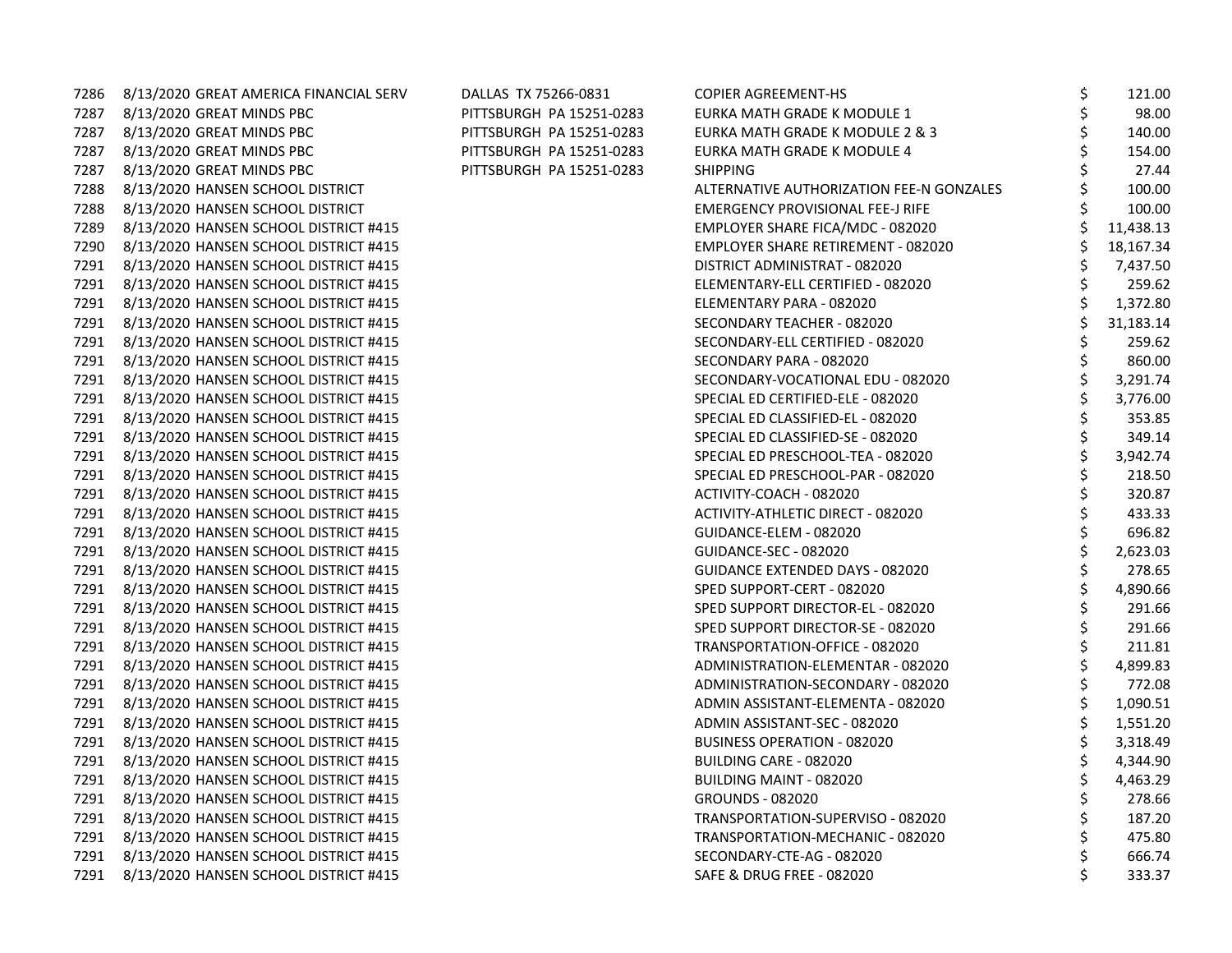|      | 7291 8/13/2020 HANSEN SCHOOL DISTRICT #415 |                               | TITLE I-CERTIFIED - 082020                   | \$ | 4,743.22  |
|------|--------------------------------------------|-------------------------------|----------------------------------------------|----|-----------|
|      | 7291 8/13/2020 HANSEN SCHOOL DISTRICT #415 |                               | TITLE I-CLASSIFIED - 082020                  | \$ | 2,307.65  |
|      | 7291 8/13/2020 HANSEN SCHOOL DISTRICT #415 |                               | TITLE I-COUNSELOR - 082020                   |    | 805.28    |
|      | 7291 8/13/2020 HANSEN SCHOOL DISTRICT #415 |                               | CARES-ESSERF CERTIFIED - 082020              | \$ | 5,400.00  |
|      | 7291 8/13/2020 HANSEN SCHOOL DISTRICT #415 |                               | TRANSPORTATION-OTHER - 082020                |    | 8.20      |
|      | 7291 8/13/2020 HANSEN SCHOOL DISTRICT #415 |                               | CARES-ESSERF CLASSIFIED - 082020             | \$ | 1,622.40  |
|      | 7291 8/13/2020 HANSEN SCHOOL DISTRICT #415 |                               | MIGRANT C CERTIFIED ELEM - 082020            |    | 1,732.75  |
|      | 7291 8/13/2020 HANSEN SCHOOL DISTRICT #415 |                               | MIGRANT C-CLASSIFIED ELE - 082020            | \$ | 331.35    |
|      | 7291 8/13/2020 HANSEN SCHOOL DISTRICT #415 |                               | MIGRANT C CERTIFIED SEC - 082020             | \$ | 582.75    |
|      | 7291 8/13/2020 HANSEN SCHOOL DISTRICT #415 |                               | IDEA PART B-CLASSIFIED E - 082020            |    | 2,005.15  |
|      | 7291 8/13/2020 HANSEN SCHOOL DISTRICT #415 |                               | IDEA PART B CLASSIFIED S - 082020            |    | 1,400.68  |
|      | 7291 8/13/2020 HANSEN SCHOOL DISTRICT #415 |                               | IDEA PART B PRESCHOOL - 082020               |    | 494.00    |
|      | 7291 8/13/2020 HANSEN SCHOOL DISTRICT #415 |                               | TITLE IV-CLASSIFIED - 082020                 | \$ | 483.75    |
|      | 7291 8/13/2020 HANSEN SCHOOL DISTRICT #415 |                               | RURAL EDUC CERTFIED-ELEM - 082020            | \$ | 556.25    |
|      | 7291 8/13/2020 HANSEN SCHOOL DISTRICT #415 |                               | RURAL EDUC CLASSIFIED-EL - 082020            | \$ | 237.50    |
|      | 7291 8/13/2020 HANSEN SCHOOL DISTRICT #415 |                               | RURAL EDUC CERTEFIED SEC - 082020            | \$ | 556.25    |
|      | 7291 8/13/2020 HANSEN SCHOOL DISTRICT #415 |                               | 21st CENTURY GRANT DIREC - 082020            |    | 2,832.50  |
| 7291 | 8/13/2020 HANSEN SCHOOL DISTRICT #415      |                               | GEAR UP-CLASSIFIED - 082020                  | \$ | 425.00    |
|      | 7291 8/13/2020 HANSEN SCHOOL DISTRICT #415 |                               | FOOD SERVICE-FFV - 082020                    |    | 11.90     |
|      | 7291 8/13/2020 HANSEN SCHOOL DISTRICT #415 |                               | FOOD SERVICE - 082020                        |    | 3,780.17  |
|      | 7291 8/13/2020 HANSEN SCHOOL DISTRICT #415 |                               | ELEMENTARY TEACHER - 082020                  |    | 37,963.41 |
|      | 7292 8/13/2020 HEUVEL DANEILLE             | KIMBERLY ID 83341             | TRAVEL EXPENSES TO IASA CONF                 |    | 80.00     |
| 7293 | 8/13/2020 HOME DEPOT CREDIT SERV           | LOUISVILLE KY 40290-1030      | <b>PUSH MOWER</b>                            | \$ | 279.00    |
|      | 7293 8/13/2020 HOME DEPOT CREDIT SERV      | LOUISVILLE KY 40290-1030      | DOOR STOPS                                   |    | 58.32     |
|      | 7293 8/13/2020 HOME DEPOT CREDIT SERV      | LOUISVILLE KY 40290-1030      | PAINT                                        |    | 44.94     |
| 7293 | 8/13/2020 HOME DEPOT CREDIT SERV           | LOUISVILLE KY 40290-1030      | PAINT & SUPPLIES                             |    | 51.90     |
| 7293 | 8/13/2020 HOME DEPOT CREDIT SERV           | LOUISVILLE KY 40290-1030      | <b>ENTRANCE MAT</b>                          | \$ | 105.67    |
| 7293 | 8/13/2020 HOME DEPOT CREDIT SERV           | LOUISVILLE KY 40290-1030      | WEED TRIMMER & LINE                          |    | 195.97    |
|      | 7294 8/13/2020 HOUGHTON MIFFLIN HARCOURT   | CHICAGO IL 60693              | MATH 180 COURSE 1 AND 2 LICENSES FOR 2020-21 |    | 300.00    |
| 7295 | 8/13/2020 IDAHO POWER                      | SEATTLE WA 98124-1966         | ELEMENTARY                                   |    | 917.59    |
| 7295 | 8/13/2020 IDAHO POWER                      | SEATTLE WA 98124-1966         | PRESCHOOL                                    |    | 22.57     |
| 7295 | 8/13/2020 IDAHO POWER                      | SEATTLE WA 98124-1966         | <b>FOOTBALL FIELD</b>                        |    | 5.14      |
| 7295 | 8/13/2020 IDAHO POWER                      | SEATTLE WA 98124-1966         | <b>IRRIGATION SYSTEM</b>                     | \$ | 261.61    |
| 7295 | 8/13/2020 IDAHO POWER                      | SEATTLE WA 98124-1966         | SOUTH MODULAR                                |    | 16.44     |
| 7295 | 8/13/2020 IDAHO POWER                      | SEATTLE WA 98124-1966         | JR/SR HIGH                                   |    | 1,197.42  |
| 7296 | 8/13/2020 IDAHO STATE UNIVERSITY           | POCATELLO ID 83209            | KMVT SCHOLARSHIP FOR RILEY HULL              |    | 100.00    |
| 7297 | 8/13/2020 INTEGRATED TECHNOLOGIES          | TWIN FALLS ID 83303-1843      | <b>STAPLES</b>                               |    | 65.32     |
| 7298 | 8/13/2020 INTERMOUNTAIN GAS                | BISMARCK ND 58506-5600        | AG BLDG                                      |    | 23.01     |
|      | 7298 8/13/2020 INTERMOUNTAIN GAS           | <b>BISMARCK ND 58506-5600</b> | ELEMENTARY                                   |    | 21.41     |
| 7298 | 8/13/2020 INTERMOUNTAIN GAS                | <b>BISMARCK ND 58506-5600</b> | PRESCHOOL                                    |    | 15.08     |
|      | 7298 8/13/2020 INTERMOUNTAIN GAS           | <b>BISMARCK ND 58506-5600</b> | <b>NEW GYM</b>                               |    | 21.95     |
| 7298 | 8/13/2020 INTERMOUNTAIN GAS                | <b>BISMARCK ND 58506-5600</b> | JR/SR HIGH                                   | Ś  | 44.16     |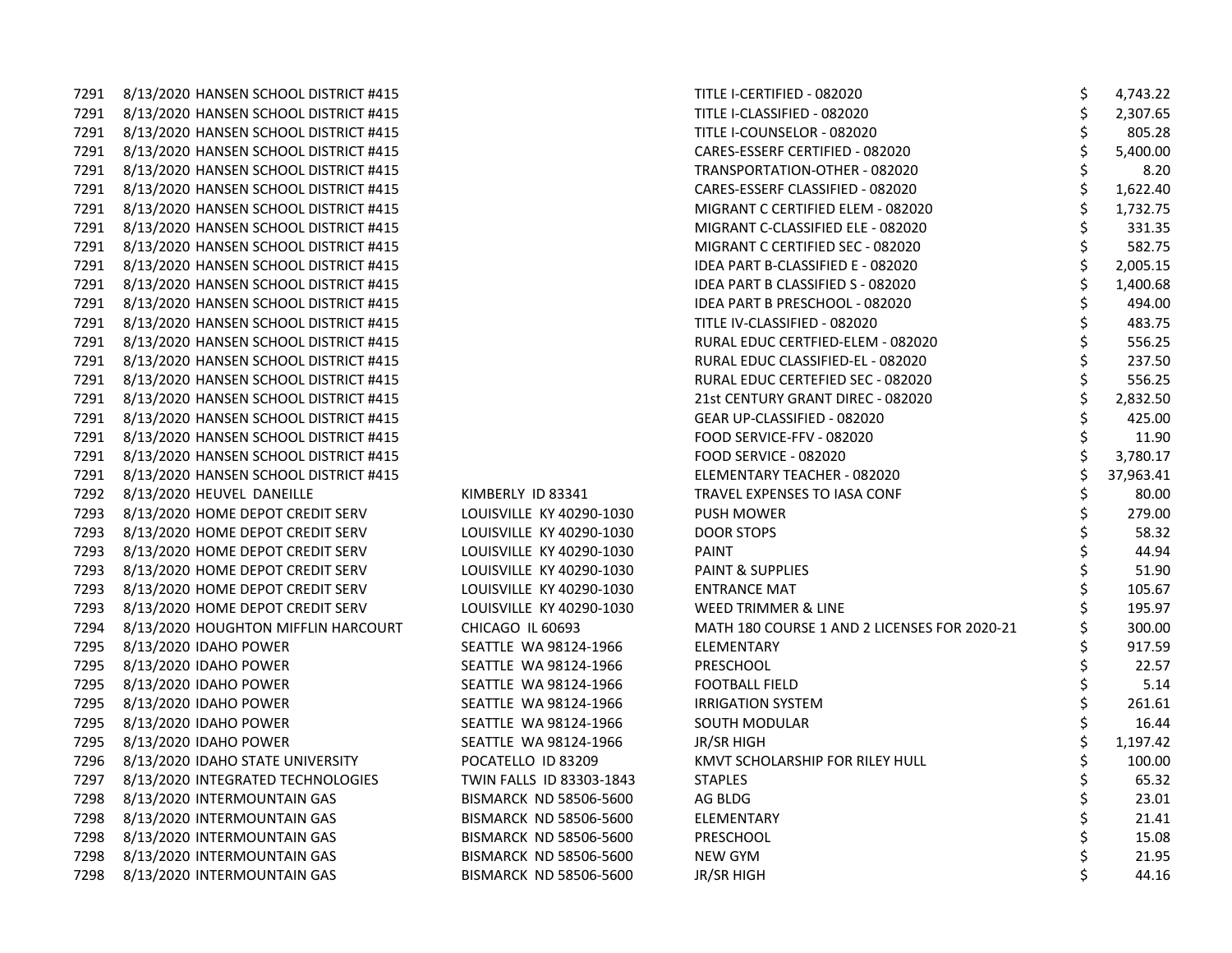| 7299 | 8/13/2020 LAKESHORE LEARNING MATERIALS   | CARSON CA 90895             | RED BASELINE RULE NEWSPRINT-KINDERGARTEN   | \$<br>6.79      |
|------|------------------------------------------|-----------------------------|--------------------------------------------|-----------------|
| 7299 | 8/13/2020 LAKESHORE LEARNING MATERIALS   | CARSON CA 90895             | CHALKBOARD BRIGHTS LESSON PLAN & RECORD    | \$<br>11.99     |
| 7299 | 8/13/2020 LAKESHORE LEARNING MATERIALS   | CARSON CA 90895             | <b>CLASSROOM MAGNETIC LETTERS KIT</b>      | \$<br>49.99     |
| 7299 | 8/13/2020 LAKESHORE LEARNING MATERIALS   | CARSON CA 90895             | WHITE SENTENCE STRIPS                      | \$<br>9.98      |
| 7299 | 8/13/2020 LAKESHORE LEARNING MATERIALS   | CARSON CA 90895             | <b>SHIPPING</b>                            | \$<br>6.42      |
| 7299 | 8/13/2020 LAKESHORE LEARNING MATERIALS   | CARSON CA 90895             | <b>SHIPPING</b>                            | \$<br>6.42      |
| 7299 | 8/13/2020 LAKESHORE LEARNING MATERIALS   | CARSON CA 90895             | RED BASELINE RULE NEWSPRINT-GR 1           | \$<br>6.79      |
| 7300 | 8/13/2020 LOCKWOOD SPRINKLERS & SPRAYING | HANSEN ID 83334             | <b>PEST CONTROL</b>                        | \$<br>485.00    |
| 7301 | 8/13/2020 LOVELESS SHARI                 | HANSEN ID 83334             | CONGRATULATIONS ON YOUR RETIREMENT         | \$<br>200.00    |
|      | 7302 8/13/2020 OSTERMAN SYLVIA           | HANSEN ID 83334             | LOST PAYROLL CK #2471                      | 70.19           |
| 7303 | 8/13/2020 POWERSCHOOL GROUP LLC          | SAN FRANCISCO CA 94139-8408 | REMAINDER OF MAINTENANCE & SUPPORT         | \$<br>23.10     |
| 7304 | 8/13/2020 RENTER CENTER                  | TWIN FALLS ID 83301         | <b>SOD CUTTER</b>                          | \$<br>67.84     |
| 7305 | 8/13/2020 RIKIM INC                      | KIMBERLY ID 83341           | PLUG FOR AG BOTTLE FILLER                  | \$<br>217.00    |
| 7305 | 8/13/2020 RIKIM INC                      | KIMBERLY ID 83341           | <b>BALLAST &amp; EMERGENCY LIGH REPAIR</b> | \$<br>413.00    |
| 7306 | 8/13/2020 ROCK CREEK FIRE PROTECTION     | AMERICAN FALLS ID 83211     | ANNUAL INSPECTION OF FIRE SPRINKLERS       | 755.00          |
| 7307 | 8/13/2020 SCHOOL TECH SUPPLY             | PHOENIX AZ 85062-2999       | CHROME OS MANAGEMENT LICENSE               | 26.00           |
| 7308 | 8/13/2020 SELECT SOURCE INC              | KIMBERLY ID 83341           | <b>WEATHERSTRIP FOR ES DOOR</b>            | 9.18            |
| 7308 | 8/13/2020 SELECT SOURCE INC              | KIMBERLY ID 83341           | <b>KEY TO ELEMENTARY</b>                   | \$<br>2.59      |
| 7308 | 8/13/2020 SELECT SOURCE INC              | KIMBERLY ID 83341           | <b>GROUNDS SUPPLIES</b>                    | \$<br>5.99      |
| 7308 | 8/13/2020 SELECT SOURCE INC              | KIMBERLY ID 83341           | <b>REPAIR SUPPLIES</b>                     | \$<br>33.16     |
| 7308 | 8/13/2020 SELECT SOURCE INC              | KIMBERLY ID 83341           | <b>SPRAY BOTTLES</b>                       | \$<br>64.62     |
| 7308 | 8/13/2020 SELECT SOURCE INC              | KIMBERLY ID 83341           | REPLACE DOOR KNOB                          | \$<br>29.99     |
| 7308 | 8/13/2020 SELECT SOURCE INC              | KIMBERLY ID 83341           | SPRINKLER                                  | \$<br>12.99     |
| 7308 | 8/13/2020 SELECT SOURCE INC              | KIMBERLY ID 83341           | PARTS FOR PBIS SIGN                        | \$<br>10.67     |
| 7309 | 8/13/2020 SKINNER HEIDI                  | TWIN FALLS ID 83301         | TRAVEL EXPENSES FOR IASA                   | \$<br>217.48    |
| 7309 | 8/13/2020 SKINNER HEIDI                  | TWIN FALLS ID 83301         | PENCIL SHARPENERS                          | \$<br>149.90    |
| 7310 | 8/13/2020 STANDARD PRINTING SOLUTIONS    | TWIN FALLS ID 83301         | 20-21 SCHOOL NEWSLETTER                    | \$<br>714.00    |
|      | 7311 8/13/2020 STATE INSURANCE FUND      | BOISE ID 83720-0044         | <b>WORKMANS COMP</b>                       | \$<br>14,181.00 |
|      | 7311 8/13/2020 STATE INSURANCE FUND      | BOISE ID 83720-0044         | <b>WORKMANS COMP</b>                       | 2,278.00        |
|      | 7312 8/13/2020 TEK-HUT                   | TWIN FALLS ID 83301         | <b>INTERNET SERVICE</b>                    | \$<br>1,725.00  |
| 7313 | 8/13/2020 THE SPRINKLER SHOP INC         | PAUL ID 83347               | <b>REPAIR &amp; SPRINKLER SUPPLIES</b>     | \$<br>429.17    |
| 7314 | 8/13/2020 UI EXTENTION TWIN FALLS CNTY   | TWIN FALLS ID 83301         | <b>INTERN LABOR FEE</b>                    | \$<br>5,000.00  |
| 7314 | 8/13/2020 UI EXTENTION TWIN FALLS CNTY   | TWIN FALLS ID 83301         | SUPPLIES FOR 21ST CENTURY PROGRAM          | \$<br>3,000.00  |
|      | 7315 8/13/2020 VALLEY WIDE COOPERATIVE   | <b>NAMPA ID 83687</b>       | <b>GAS CREDIT</b>                          | (2.30)          |
| 7315 | 8/13/2020 VALLEY WIDE COOPERATIVE        | NAMPA ID 83687              | YELLOW BUS FUEL                            | \$<br>555.40    |
| 7316 | 8/13/2020 VERIZON WIRELESS               | DALLAS TX 75266-0108        | <b>CELL PHONES</b>                         | \$<br>131.31    |
| 7317 | 8/13/2020 VISA                           | TWIN FALLS ID 83303-0249    | ZOOM SUBSCRIPTION FOR BOARD MTGS           | \$<br>44.97     |
|      | 7317 8/13/2020 VISA                      | TWIN FALLS ID 83303-0249    | NEWSLETTER MAILING                         | 259.64          |
|      | 7317 8/13/2020 VISA                      | TWIN FALLS ID 83303-0249    | <b>BULK MALING PERMIT</b>                  | 240.00          |
|      | 7317 8/13/2020 VISA                      | TWIN FALLS ID 83303-0249    | COUNSELOR CURRICULUM (ST LUKES GRANT)      | 2,258.00        |
|      | 7317 8/13/2020 VISA                      | TWIN FALLS ID 83303-0249    | HOTEL FOR IASA CONF                        | \$<br>362.22    |
|      | 7317 8/13/2020 VISA                      | TWIN FALLS ID 83303-0249    | <b>REACH CONF REGISTRATION</b>             | \$<br>225.00    |